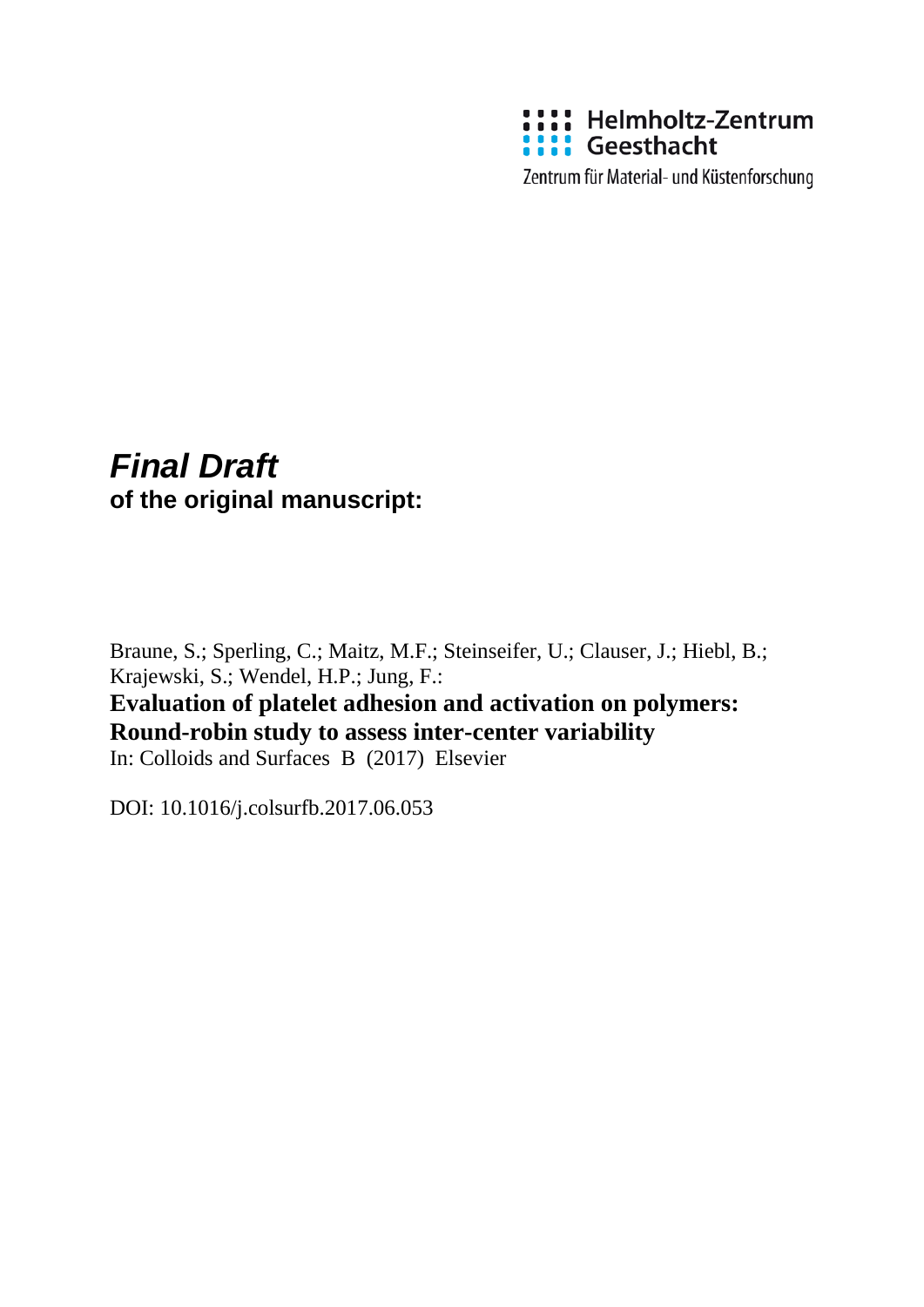## **Evaluation of platelet adhesion and activation on polymers: round-robin study to assess inter-center variability**

S. Braune<sup>1</sup>, C. Sperling<sup>2</sup>, M. F. Maitz<sup>2</sup>, U. Steinseifer<sup>3</sup>, J. Clauser<sup>3</sup>, B. Hiebl<sup>4</sup>, S. Krajewski<sup>5</sup>, H.P. Wendel<sup>5</sup>, F. Jung<sup>1</sup>

- *1. Institute of Biomaterial Science and Berlin-Brandenburg Centre for Regenerative Therapies (BCRT), Helmholtz-Zentrum Geesthacht, Teltow, Germany*
- *2. Max Bergmann Center of Biomaterials Dresden, Leibniz Institute of Polymer Research Dresden, Dresden, Germany*
- *3. Department of Cardiovascular Engineering, Institute of Applied Medical Engineering Helmholtz-Institute, RWTH Aachen University, Aachen, Germany*
- *4. Institute for Animal Hygiene, Animal Welfare and Farm Animal Behaviour, University of Veterinary Medicine Hannover, Foundation, Hannover, Germany*
- *5. Department of Thoracic and Cardiovascular Surgery, University Medical Center Tübingen, Tübingen, Germany*

Corresponding author: F. Jung, friedrich.jung@hzg.de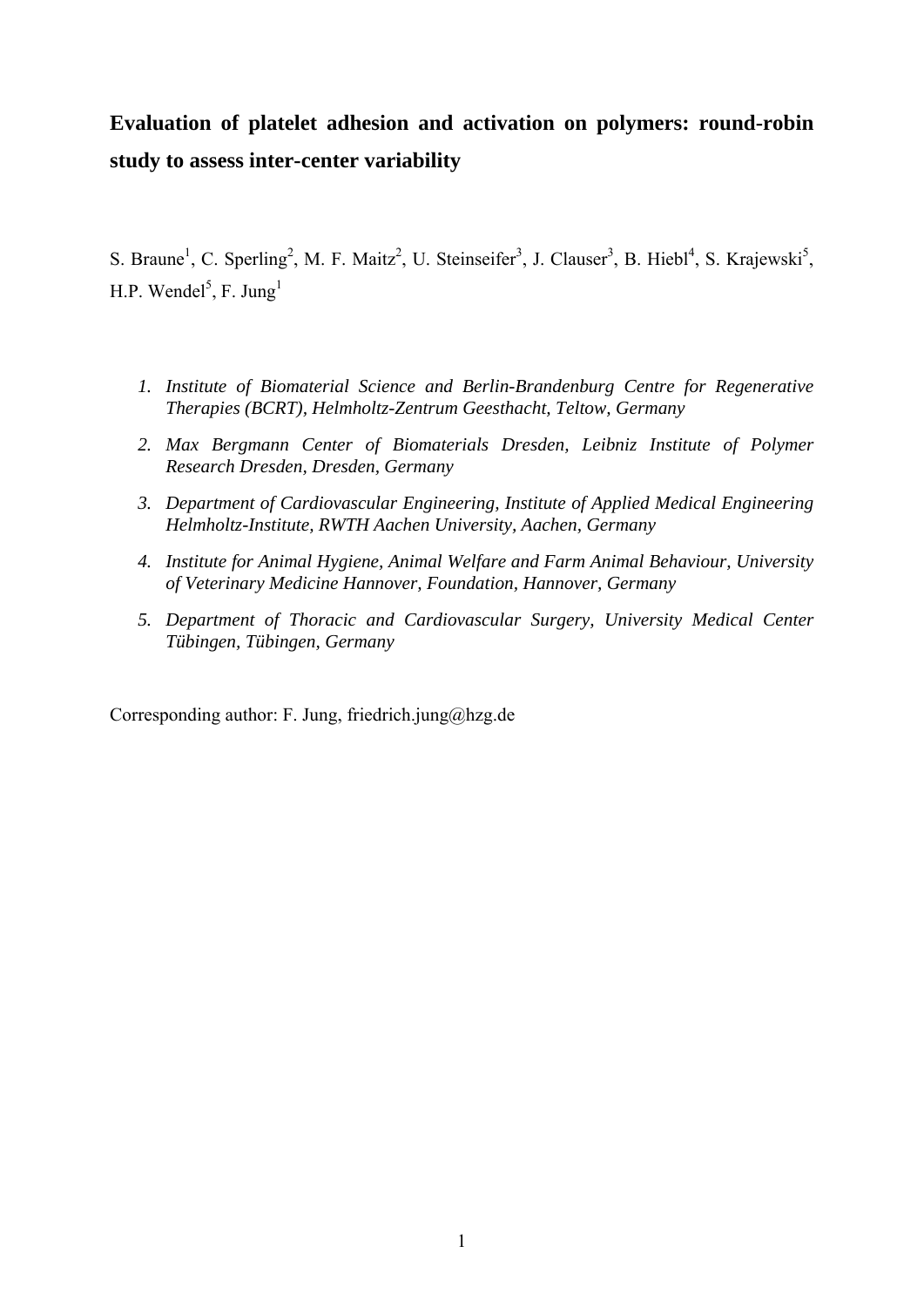## **Graphical abstract**

## Inter-center variability in the in vitro evaluation of platelet adhesion and activation on polymers



Inter-center variability in the *in vitro* evaluation of platelet adhesion and activation on polymers.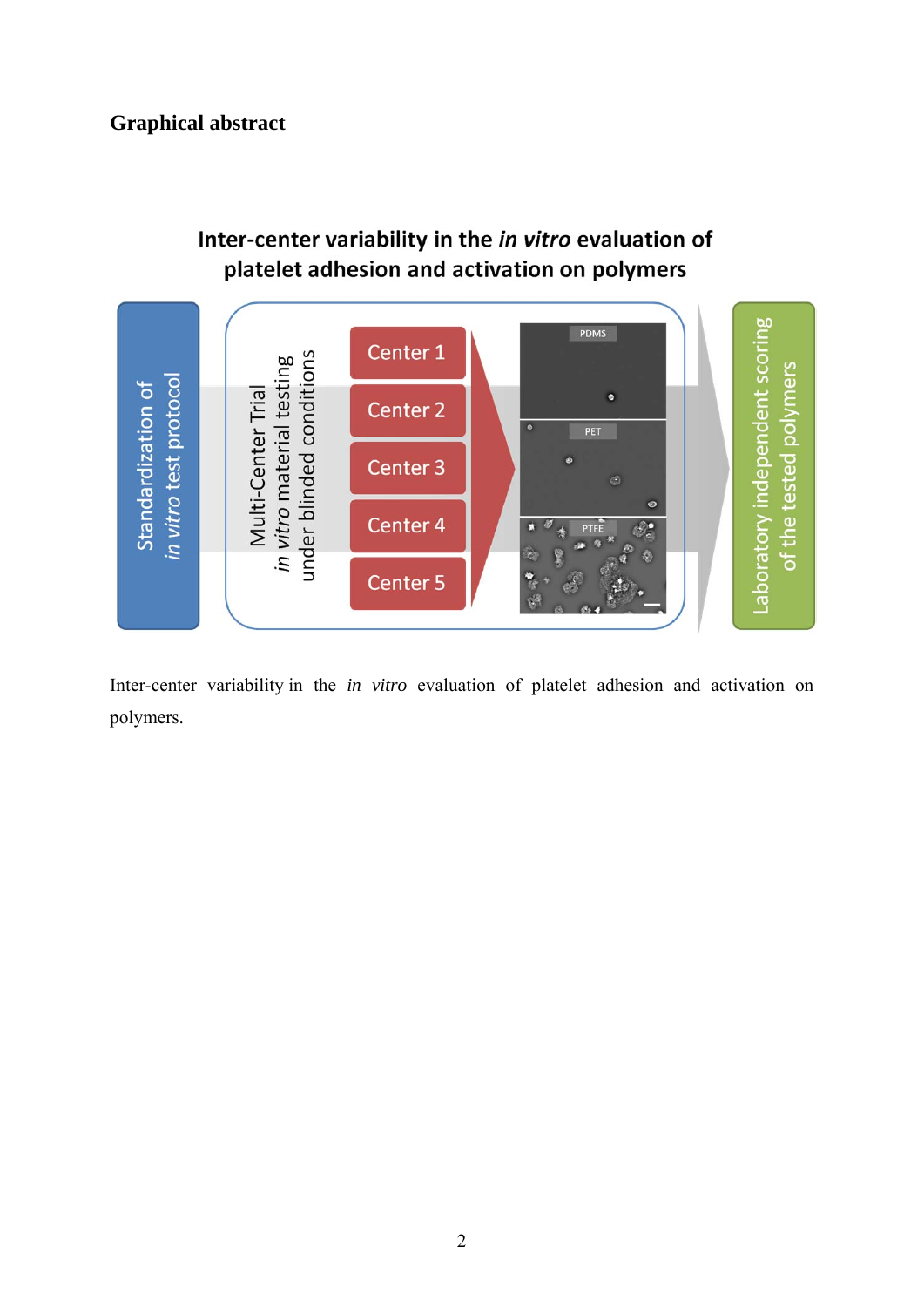## **Abstract**

The regulatory agencies provide recommendations rather than protocols or standard operation procedures for the hemocompatibility evaluation of novel materials e.g. for cardiovascular applications. Thus, there is a lack of specifications with regard to test setups and procedures. As a consequence, laboratories worldwide perform *in vitro* assays under substantially different test conditions, so that inter-laboratory and inter-study comparisons are impossible. Here, we report about a prospective, randomized and double-blind multicenter trial which demonstrates that standardization of *in vitro* test protocols allows a reproducible assessment of platelet adhesion and activation from fresh human platelet rich plasma as possible indicators of the thrombogenicity of cardiovascular implants. Standardization of the reported static *in vitro* setup resulted in a laboratory independent scoring of the following materials: poly(dimethyl siloxane) (PDMS), poly(ethylene terephthalate) (PET) and poly(tetrafluoro ethylene) (PTFE). The results of this *in vitro* study provide evidence that inter-laboratory and inter-study comparisons can be achieved for the evaluation of the adhesion and activation of platelets on blood-contacting biomaterials by stringent standardization of test protocols.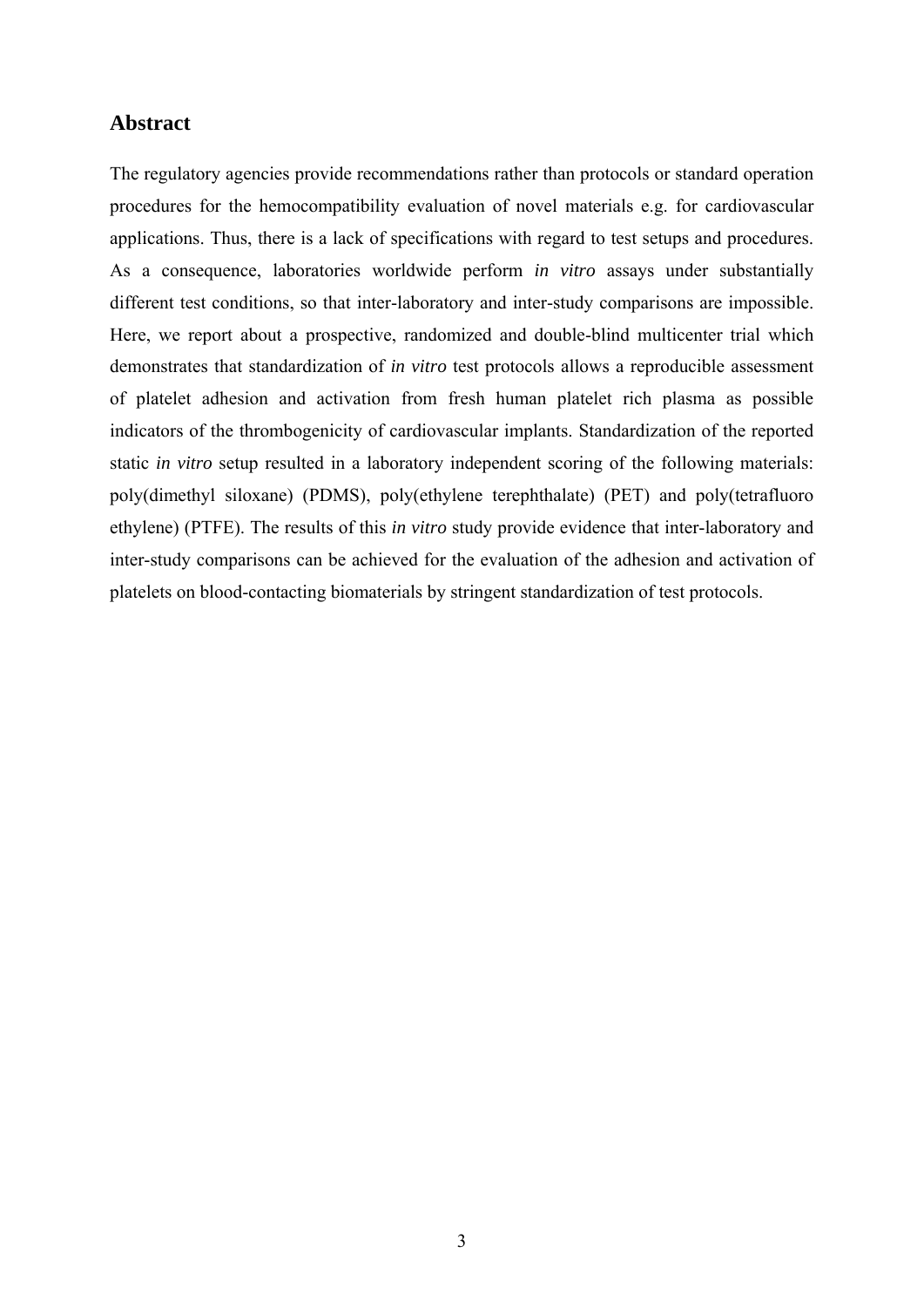### **Introduction**

Clinical use of cardiovascular devices, such as synthetic vascular grafts and stents, is continuously increasing along with concerns on the hemocompatibility of these implants [1– 5]. The hemocompatibility evaluation of novel materials for cardiovascular applications has to fulfill the ISO standard 10993 Part 4 [6–8]. Since the regulatory agencies provide recommendations rather than protocols or standard operation procedures, definitive specifications how the test should be performed are lacking [9,10]. This has led to a situation that laboratories worldwide perform *in vitro* assays under substantially different test conditions, so that inter-laboratory and inter-study comparisons are impossible [11].

The lack of defined and certified positive or negative standards and experimental protocols does not allow a conclusion if a material is superior to another. Hence, the literature is full with claims for "new" or "better" biomaterials based on the wide variety of tests, performed under static, venous or arterial shearing conditions, which have not undergone *in vitro* side by side comparisons to a standard [12–16]. If such *in vitro* studies would be performed with accepted reference materials and according to standardized protocols, respective reports could contribute in a meaningful way to a database, which ultimately would provide the basis for a comparison of the candidate implant materials [17].

To demonstrate that platelet adhesion and activation on material surfaces can be assessed in different laboratories consistently, a round-robin study was performed. The same standardized static *in vitro* test with fresh human citrated platelet-rich plasma was performed in all centers and was coordinated in detail before the start of the study to ascertain whether differences between materials can be detected over the "noise of inter-center variability".

#### **Material and Methods**

#### *Study design*

This *in vitro* study was performed in 2015 at 5 centers in Germany. The *in vitro* study protocol was reviewed by the ethics committees or investigational review boards at each participating site. The study was designed as a randomized and double blinded multicenter *in vitro* study and was performed according to the guidelines of the International Society on Thrombosis and Haemostasis and British committee for standards in haematology [18–20]. Randomization and blinding was performed utilizing the Research Randomizer software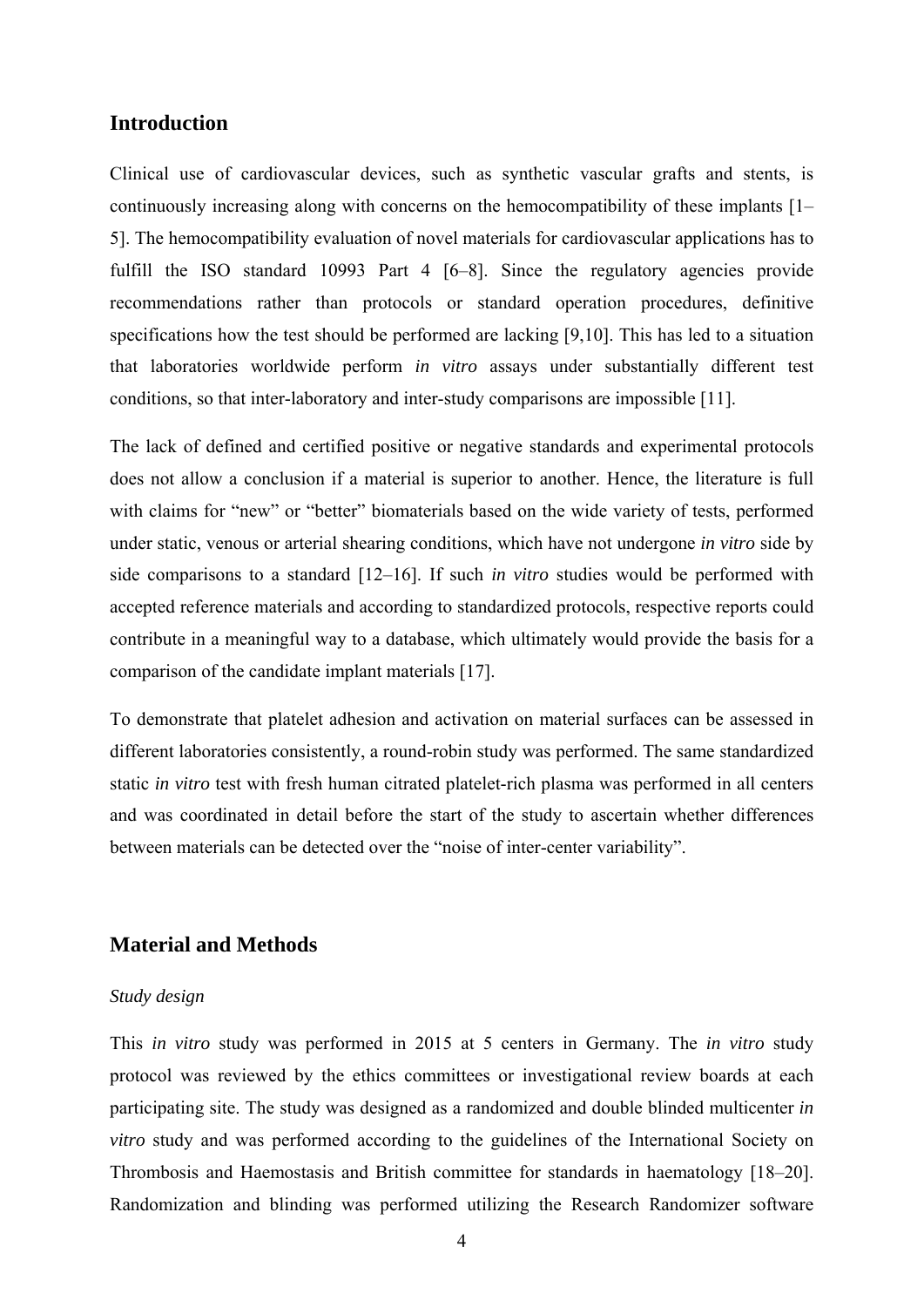(Version 4.0) in another participating center by researchers, who were not involved in the experiments [21]. *In vitro* tests, microscopy and image-based data analyses were carried out under blinded conditions. Material samples - prepared by each participating test center - were shipped to a reading center for microscopic and image-data analysis. Microscopy was carried out within 4 weeks after receipt of the sample. Subsequently, to the collection of all data sets, results were unblinded for statistical analysis. For each donor, samples were tested in duplicate.

#### *Polymer substrates*

Table 1 summarizes physical-chemical characteristics of the three tested polymers, which include medical grade poly(dimethyl siloxane) (PDMS, Bess Medizintechnik GmbH, Berlin, Germany), poly(ethylene terephthalate) (PET, Nalge Nunc International, New York, USA) and poly(tetrafluoro ethylene) (PTFE, Bess Medizintechnik GmbH, Berlin, Germany).

Table 1. Root mean square surface roughness and advancing water-air contact angle measurements of the tested polymers.

| Polymer                      | Root mean square surface            | Advancing water-air contact angle          |  |  |
|------------------------------|-------------------------------------|--------------------------------------------|--|--|
|                              | roughness $(R_0 \text{ in nm})$ n=3 | $(\Theta_{\text{adv}}$ in $\degree$ ) n=10 |  |  |
| Poly(dimethyl siloxane)      | $14 \pm 2$                          | $109 \pm 2$                                |  |  |
| Poly(ethylene terephthalate) | $24 \pm 2$                          | $79 + 1$                                   |  |  |
| Poly(tetrafluoro ethylene)   | $62 \pm 6$                          | $119 \pm 2$                                |  |  |
| One-way ANOVA                | P < 0.01                            | P < 0.01                                   |  |  |

Measurements of the dynamic contact angles were carried out subsequent to a preconditioning phase (24 hours) in ultra-pure deionized water (conductivity of 0.055  $\mu$ S·cm<sup>-1</sup>) and at ambient temperatures. Advancing contact angles ( $\Theta_{adv}$  in  $\degree$ ) were determined under the same conditions by using the captive bubble method (DSA 100, Krüss GmbH, Hamburg, Germany) [22]. Values were recorded on at least six positions with ten repeating measurements in total (values given here represent the respective arithmetic mean and standard deviation).

Surface roughness of the three polymers was characterized by atomic force microscopy (MFP-3D, Asylum Research, Santa Barbara, USA) [23,24]. The polymer samples were immersed in water and scans (area: 60 x 60  $\mu$ m<sup>2</sup>) were performed at ambient temperatures in dynamic tapping-mode (scan rate: 0.8 or 1.0 Hz) and on three positions (values are given as arithmetic mean and standard deviation) utilizing an OMCL-AC200TS-R3 silicon cantilevers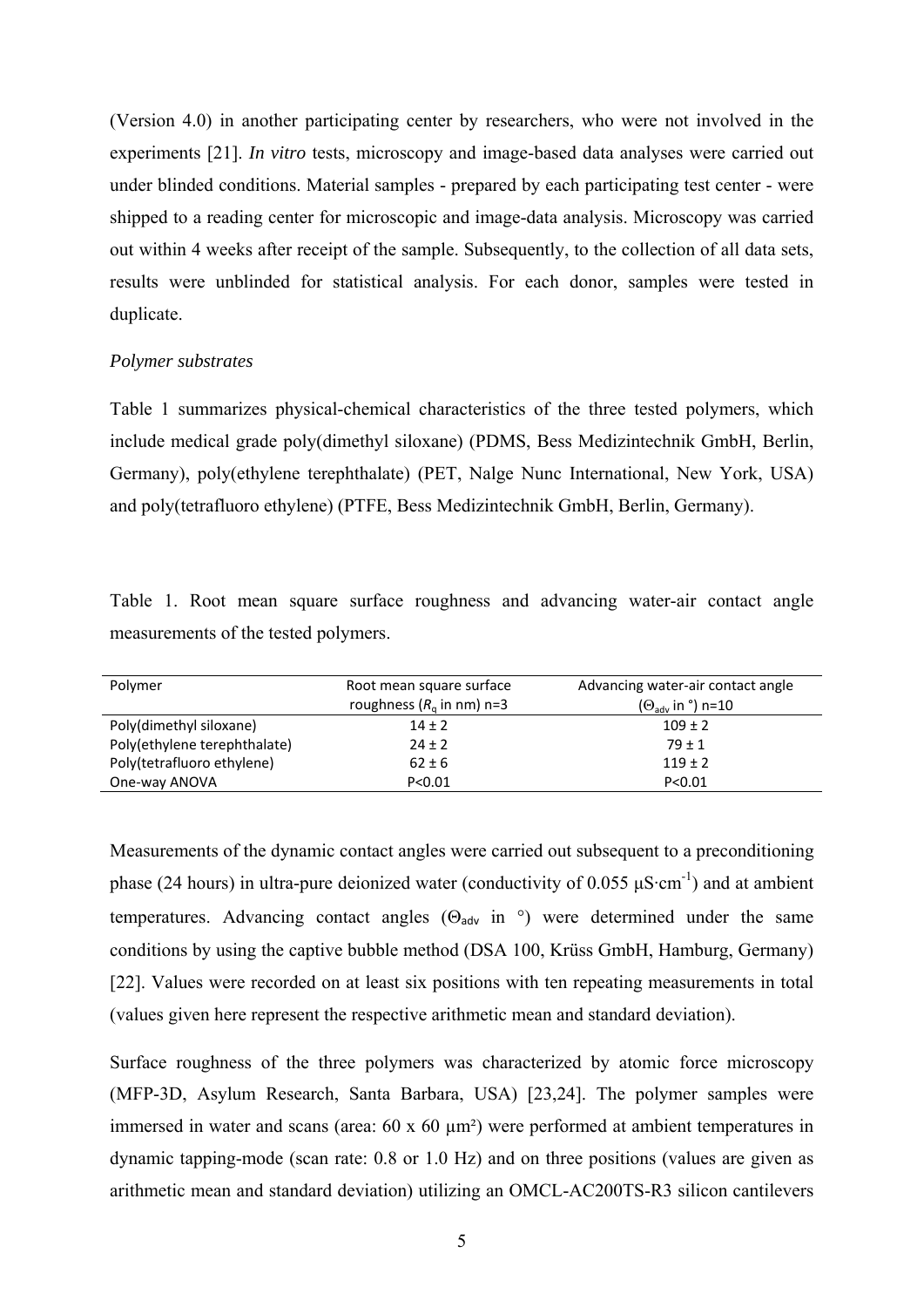(Olympus, Tokyo, Japan). Root-mean-square roughness values  $(R<sub>a</sub>)$  were calculated for each image (Igor Pro 6.22A software, WaveMetrics, Inc., Portland, OR, USA).

| Parameter                                     | Unit                     | Center 1           | Center <sub>2</sub>   | Center <sub>3</sub>   | Center 4               |
|-----------------------------------------------|--------------------------|--------------------|-----------------------|-----------------------|------------------------|
|                                               |                          |                    |                       |                       |                        |
| Female/Male                                   |                          | 7/3                | 5/5                   | 3/7                   | 5/5                    |
| Age                                           | Years                    | 35.0±7.0           | $32.8 + 8.2$          | $24.8 \pm 3.2$        | $28.2 \pm 4.3$         |
| Height                                        | m                        | $1.72 \pm 0.08$    | $1.74 \pm 0.08$       | $1.75 \pm 0.07$       | $1.78 \pm 0.11$        |
| Weight                                        | kg                       | $67\pm9$           | $71 + 10$             | $96 + 10$             | 70±14                  |
| Body mass index                               |                          | $22.4 \pm 2.5$     | $23.5 \pm 2.8$        | $22.2 \pm 1.7$        | $22.0 \pm 2.3$         |
|                                               |                          |                    |                       |                       |                        |
| Systolic blood pressure                       | mmHg                     | $116 + 12$         | $126 + 13$            | $119 + 13$            | $123 + 13$             |
| Diastolic blood pressure                      | mmHg                     | $71 + 10$          | $78\pm8$              | $79 + 10$             | $71\pm9$               |
| Heart rate                                    | bpm                      | $65\pm8$           | $68 + 7$              | n.a.                  | $66 + 10$              |
|                                               |                          |                    |                       |                       |                        |
| White blood cell count                        | $Gpt \cdot L^{-1}$       | $5.9 + 1.9$        | $5.1 \pm 0.9$         | $5.6 \pm 1.0$         | $5.8 + 1.1$            |
| Red blood cell count                          | Tpt $\cdot L^{-1}$       | $4.6 \pm 0.3$      | $4.23 \pm 0.4$        | $4.8 \pm 0.3$         | $5.1 \pm 0.7$          |
| Hemoglobin                                    | $mmol·L^{-1}$            | $8.4 + 0.7$        | $7.9 + 0.8$           | $8.7 \pm 0.7$         | $8.8 \pm 1.1$          |
| Hematocrit                                    | %                        | $39.0 \pm 2.1$     | $38.7 \pm 3.6$        | $41.4 \pm 3.6$        | $42.7 + 4.6$           |
| Mean red blood cell volume                    | fL                       | $85.1 \pm 3.9$     | $91.5 + 3.4$          | $86.7 \pm 3.0$        | 84.0±5.2               |
| Platelet count                                | $Gpt \cdot L^{-1}$       | 218.8±36.9         | 199.5±61.2            | 226.4+42.7            | 256.0±35.8             |
| Mean platelet volume                          | fL                       | $11.1 \pm 0.9$     | $8.45 \pm 0.7$        | $6.78 \pm 0.4$        | $10.1 \pm 1.0$         |
|                                               |                          |                    |                       |                       |                        |
| $CD41^{+}/42^{+}$ & CD62P <sup>+</sup> events | % in WB                  | $5.5 \pm 5.3$      | $3.4 \pm 2.1$         | $14.1 \pm 8.4$        | $11.5 \pm 5.4$         |
| CD62P mab concentration                       | $\mu$ g·mL <sup>-1</sup> | 0.2                | 0.2                   | 0.4                   | 0.4                    |
| CD62P mab supplier                            |                          | <b>BD</b>          | <b>BD Biosciences</b> | <b>BD Biosciences</b> | <b>BD Biosciences</b>  |
|                                               |                          | <b>Biosciences</b> |                       |                       |                        |
| CD62P mab clone                               |                          | AC1.2              | $AK-4$                | AC1.2                 | AC1.2                  |
| Flow cytometer supplier                       |                          | Miltenyi           | <b>BD Biosciences</b> | Be. Dickinson         | <b>BD Biosciences,</b> |
| Flow cytometer model                          |                          | <b>MACSQuant</b>   | FACSCalibur           | FACScan               | <b>FACSCanto II</b>    |

Table 2. Demographical and laboratory data of the participating donors.

#### *Study population*

In each test center, blood was taken from ten apparently healthy subjects (according to criteria of the Nordkem-Workshop). Only donors, which were free from platelet function affecting medication for at least 10 days (such as: inhibitors of the prostaglandin metabolism e.g. Aspirin; platelet surface receptor blocker e.g. Clopidogrel; calcium availability reducing substances e.g. intensely consumed herbal medicines (e.g. garlic, ginseng or ginkgo biloba) and β-blockers) were included in the study [25]. Donors suffering from diabetes mellitus, lipid metabolism disorder or hypertension were excluded. Blood was withdrawn from the cubital vein following an atraumatic protocol. Further steps of the blood withdrawal were not defined and carried out according to the standardized procedure of each test laboratory. Blood samples were collected into e.g. S-Monovettes<sup>®</sup> (Sarstedt, Germany) or into medical syringes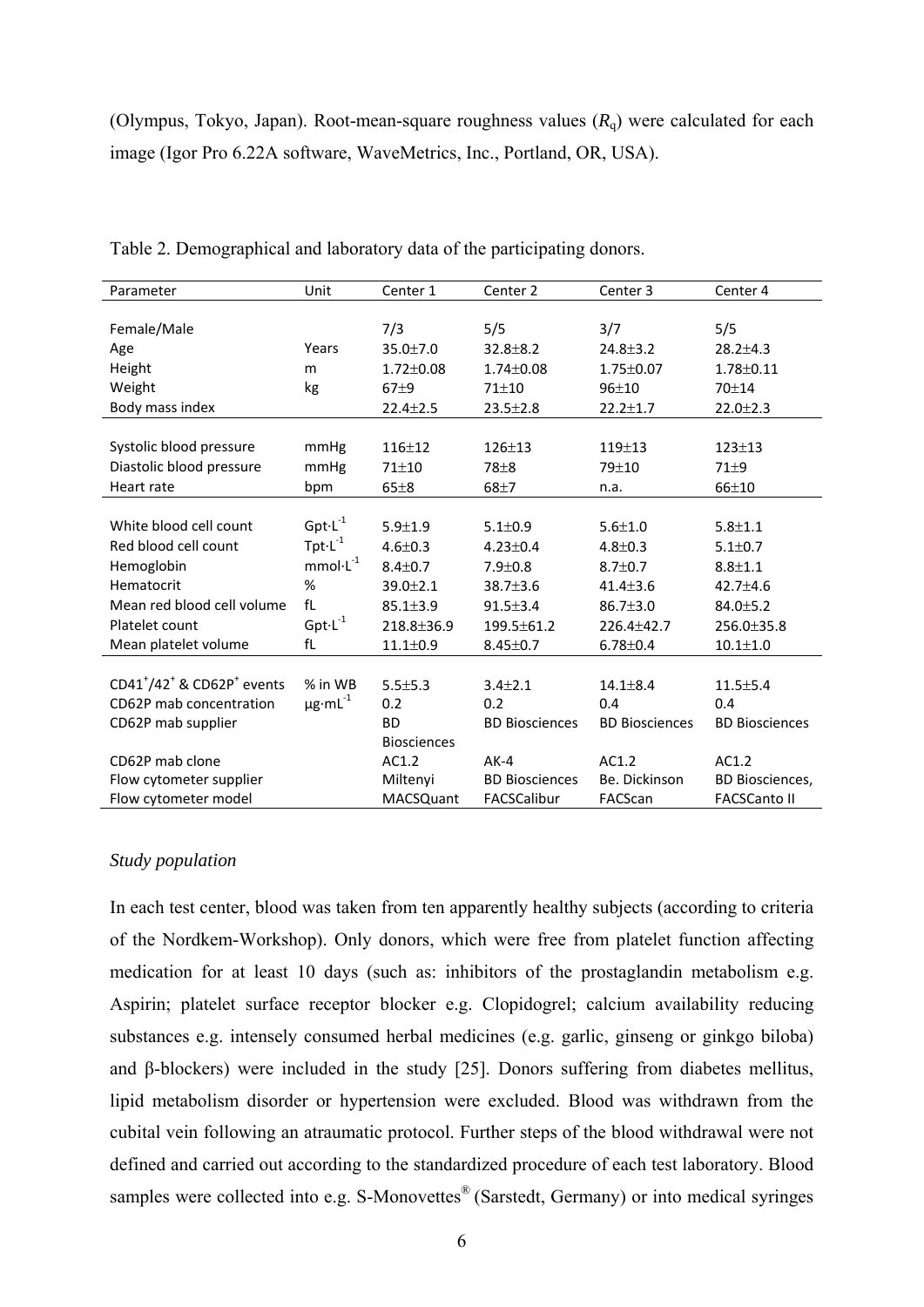with a 19-21 gauge needle (Braun, Melsungen, Germany) prefilled with sodium citrate  $(0.106 \text{ mol} \cdot \text{L}^{-1}$ , 1+9 anticoagulant to blood ratio). In addition, EDTA was used as anticoagulant for the complete blood cell count (hemogram). Homogenization of blood and anticoagulant was achieved by immediate agitation of the collection device during the blood donation. Samples were discarded if clotting was observed during visual inspection of the whole blood containing syringes and during hemogram analysis (e.g. drop of platelet count). Demographic data of the donors were collected (sex, age, height, weight, body mass index) as well as blood pressure and heart rate. Hemogram data (red- and (differential) white-blood cell count, hemoglobin, hematocrit) were obtained from EDTA anticoagulated whole blood. Platelet function was tested utilizing flow cytometry (anti-human CD41 or CD42 (CD41/CD42) and CD62P antibody positive events) [26]. C-reactive protein levels were assessed semiquantitatively. Subjects were excluded when values were not within the reference ranges for healthy humans, abnormalities in platelet count/function and early inflammatory processes were noticed. Table 2 summarizes demographical and laboratory data of the participating donors.

#### *Blood preparation and in vitro platelet adhesion assay*

Protocols for blood preparation and *in vitro* platelet adhesion testing were previously described elsewhere [26]. Briefly, Platelet Rich Plasma (PRP) and Platelet Poor Plasma (PPP) were prepared by centrifugation of resting (15 min) citrated whole blood (PRP: 140 x g, 20 min; PPP: 1500 x g, 20 min). PRP was diluted with PPP to adjust the platelet concentration to  $5x10^4$  platelets  $\mu L^{-1}$  (PRPadjust). Prior to any further testing, PRPadjust rested for 15 minutes at room temperature (RT) under gentle agitation. Polymer discs (13 mm diameter) were placed in 24 well suspension cell culture plates (CELLSTAR<sup>®</sup>, Greiner Bio-One, Frickenhausen, Germany) and fixed with a Teflon ring. After phosphate buffered saline (PBS) equilibration, samples were covered with 1 mL PRPadjust for one hour (37 °C humidified atmosphere,  $5\%$  CO<sub>2</sub>). To ensure a homogeneous distribution of platelets, PRPadjust was gently agitated and transferred into the wells according to basic cell culture techniques [27]. During the exposure of the polymer samples to PRPadjust, the test system (the well plate) was not agitated and platelets were allowed to sediment onto the material surfaces. After incubation, non adherent platelets were gently washed off with PBS. Material surface adherent platelets were fixed and fluorescently labelled by glutardialdehyde (2 wt%, 30 min, RT). Samples were embedded in mounting medium (e.g. Mowiol 4-88, Carl Roth GmbH, Karlsruhe, Germany) and covered with glass coverslips (e.g. Menzel GmbH, Braunschweig,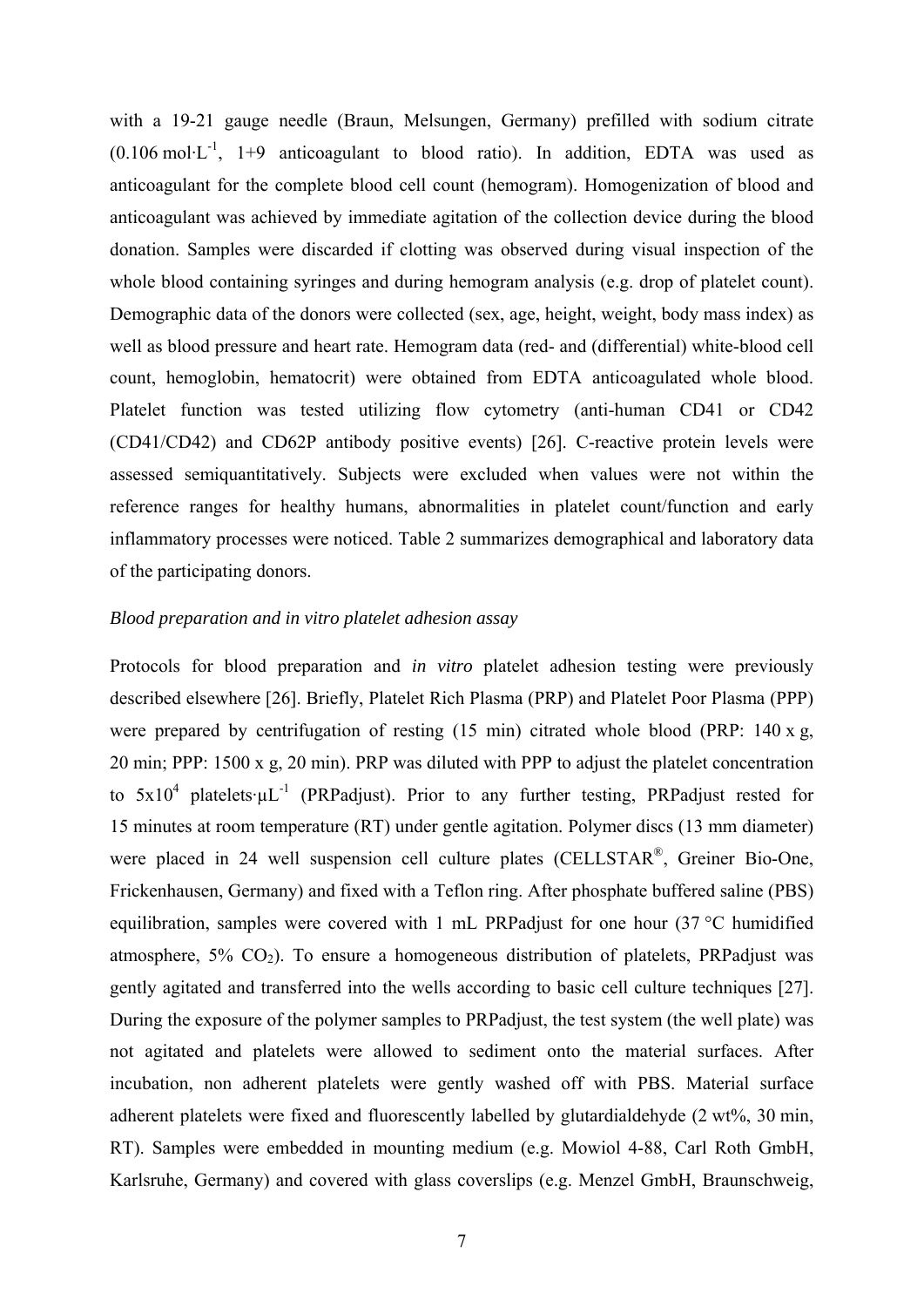Germany). In the reading center, platelets were visualized by confocal laser scanning microscopy (see Figure 1, LSM 510 Meta, Carl Zeiss, Jena, Germany, 100 fold primary magnification, excitation: 488 nm Argon laser, emission: bandpass filter: 560 nm – 615 nm) [28–30].



Figure 1. Representative images of adherent platelets from healthy subjects on poly(dimethyl siloxane) (PDMS), poly(ethylene terephthalate) (PET) and poly(tetrafluoro ethylene) (PTFE) (Scale bar=10 µm, confocal laser scanning microscopy, anti-CD42a antibody staining, 100 fold primary magnification).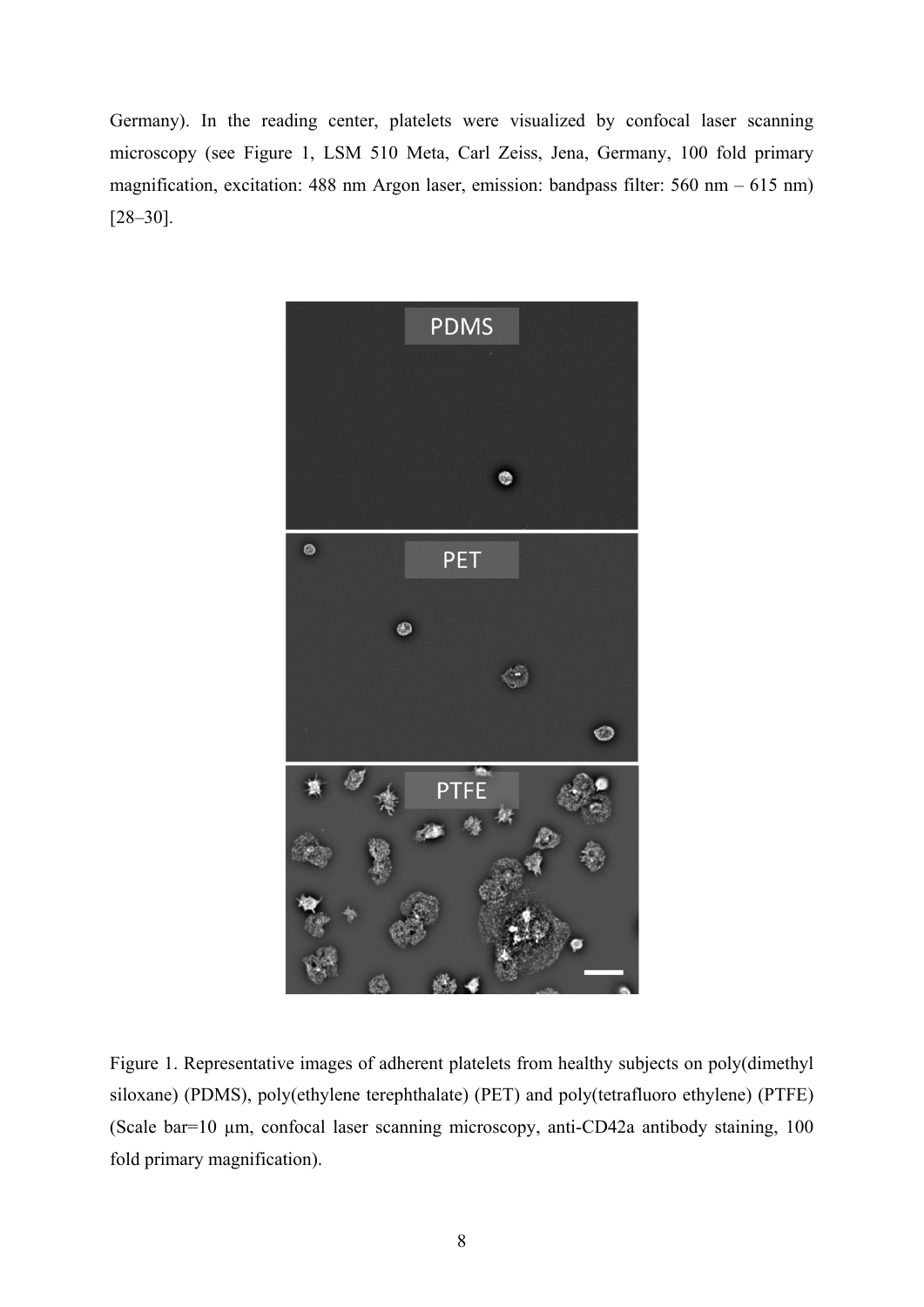The material samples were tested in duplicate per donor. In order to ensure the evaluation of a representative area of each polymer sample, microscopic images of the adherent platelets were taken at five pre-defined positions (four cardinal directions and center). The area of each image was 127.28 x 127.28  $\mu$ m<sup>2</sup> (total analyzed area = 162  $\mu$ m<sup>2</sup> per material and donor). Microscopic images were analyzed with a custom made ImageJ software plugin (ImageJ software, National Institutes of Health, USA). The plugin comprised a two-stage filter-set (rolling ball background subtraction- and a watershed segmentation-algorithm) that allowed counting and measuring of the platelets adherent on the material surface. The parameters: platelet density (number of adherent platelets per surface area) [1·mm<sup>-2</sup>], total covered surface area [%] and the covered surface area per platelet  $\left[\mu m^2\right]$  were obtained.

#### *Statistics*

For all samples, arithmetic mean  $\pm$  standard deviation is given. For testing the physicalchemical data of the three polymers, a one-way ANOVA was performed. Differences between the three materials and the laboratories were evaluated using a two-way ANOVA. P-values less than 0.05 were considered significant. Pairwise comparisons were performed using the Tukey test. Standard mean differences (effect size) between the tested polymers were calculated for all centers. All statistics, including generation of the Levy-Jenning charts and calculation of the coefficients of variation, were compiled in GraphPad Prism version 6.00 for Windows (GraphPad Software, La Jolla California USA).

#### **Results**

#### *Intra-individual analysis*

Figure 2 summarizes the intra-individual variability (10 blood donations on different days from the same donor) tested in study center 5, which is considered to describe the respective reproducibility of the test method. All measurements were within the 2s decision limits for the parameters platelet density and total covered area with 60 % - 70 % of all measurements within the 1s limits. Only one single  $1_{2s}$  event was observed within measurements for the parameter area per platelet, so that 96.7 % were within 2s limits and 70 % of the measurements within the 1s limits.

The coefficient of variation (CV) was lowest for PTFE (CV=3.6  $\%$  - 6.2  $\%$ ) for all three analyzed parameters. For the parameters platelet density and total covered area, the CV of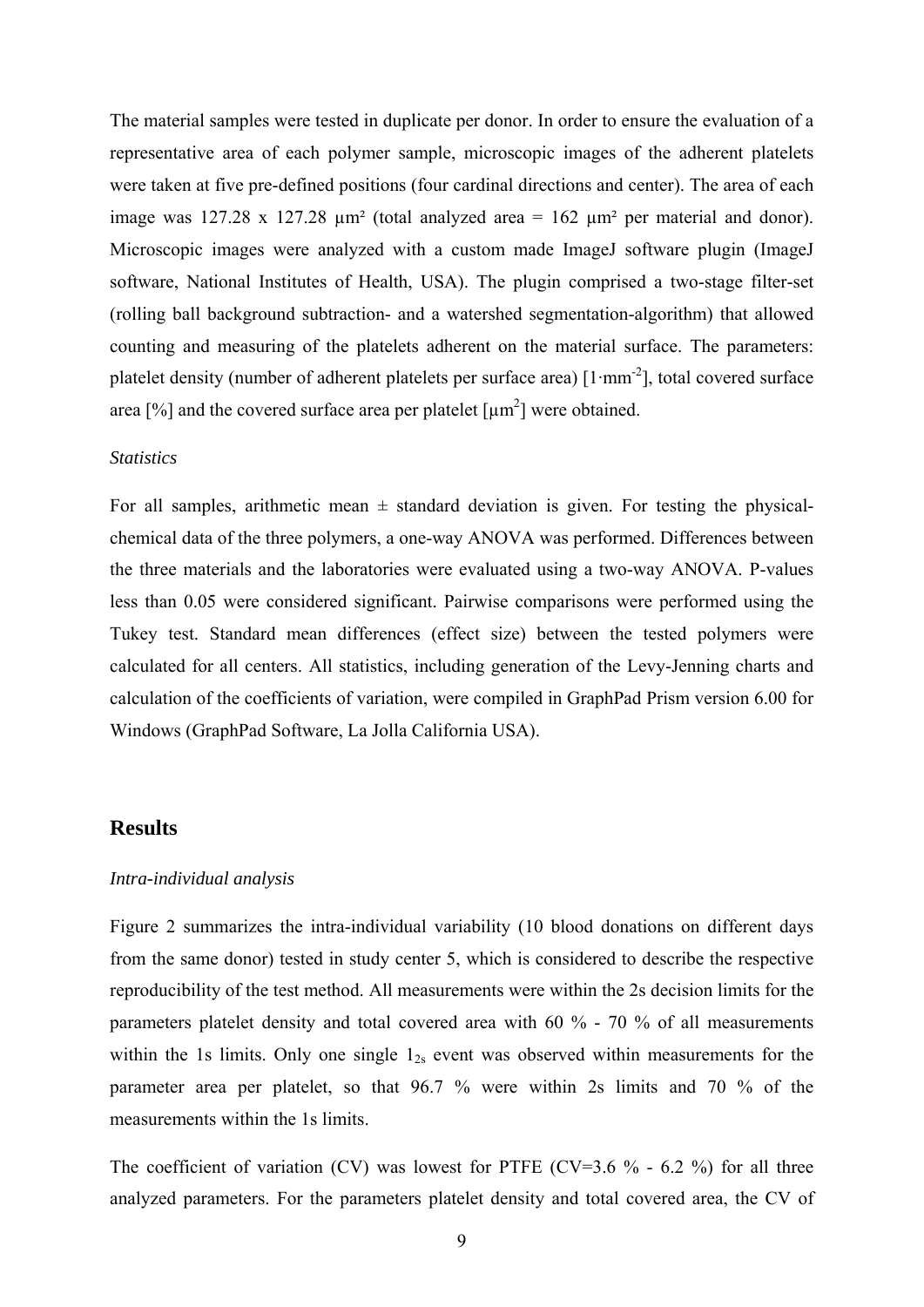PET appeared to be highest (CV=35.2 % - 38.2 %) and intermediate for PDMS (CV=25.8 % -31.6 %). Values of the parameter area covered per single platelet differed only marginally between these materials (PDMS: CV=12.4 %, PET: CV=11.7 %).



Figure 2. Levey-Jennings charts demonstrating the intra-individual variability in series (reproducibility of the test method) and coefficients of variation of all tested materials and parameters. Data are shown for n=10 independent tests with blood from one donor, performed in study center 5. Decision limits are defined as:  $\pm$ Ns [mean $\pm$ (standard deviation)(N)]. Arithmetic mean value=mean, coefficient of variation=CV, standard deviation=s (poly(dimethyl siloxane) (PDMS), poly(ethylene terephthalate) (PET), poly(tetrafluoro ethylene) (PTFE)).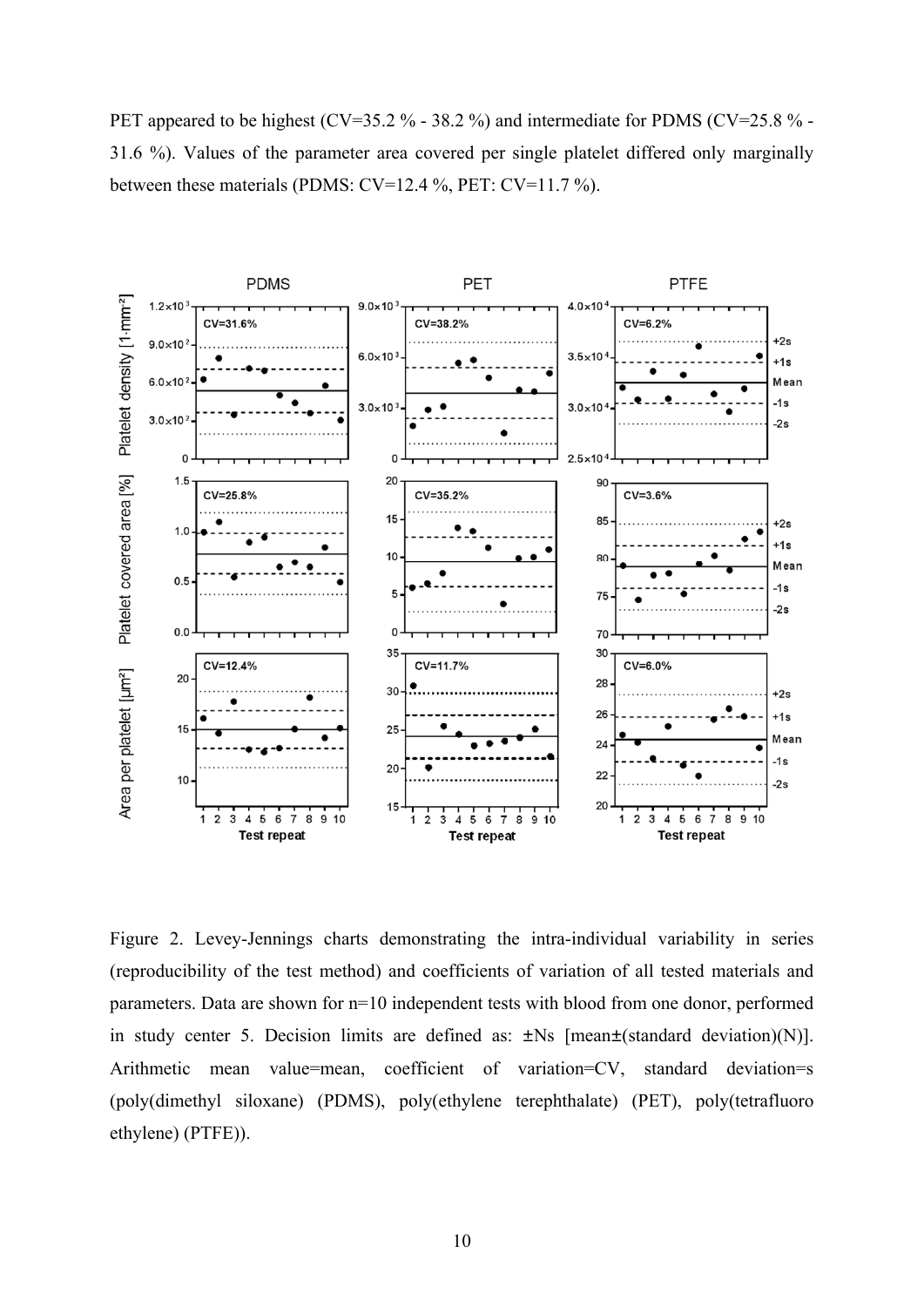#### *Inter-individual analysis*

Despite absolute values for the three polymers differed slightly among the centers, identical trends were observed for all measurements. In all centers, PTFE was found with the highest platelet density, covered surface area and area per single platelet, PET values were scored intermediate and PDMS values were lowest (Figure 3). All parameters differed significantly for the three polymers (ANOVA for repeated measures:  $p \le 0.0001$ ) and pairwise comparisons revealed that all materials differed markedly from each other (non-adjusted: p<0.0001 each).

For the three parameters, the coefficient of variation was lowest for PTFE (platelet density: CV=34.9 %, covered surface area: CV=39.2 %, area per platelet: CV=13.9 %) and highest for PET (platelet density: CV=82.2 %, covered surface area: CV=92.1 %, area per platelet: CV=24.2 %). Intermediate values were observed for PDMS (platelet density: CV=46.2 %, covered surface area: CV=52.1 %, area per platelet: CV=18.0 %).

Inter-individual differences  $(\Delta\%)$  between the polymers exceeded the intraindividual variations between the different donors markedly in any case. For all analyzed parameters, differences between PDMS and PTFE were highest (platelet density:  $\Delta\% = 190.8 \% \pm 6.9 \%$ , covered surface area:  $\Delta\% = 195.2 \% \pm 3.9 \%$ , area per platelet:  $\Delta\% = 65.0 \% \pm 16.6 \%$ ), intermediate between PDMS and PET (platelet density:  $\Delta\% = 148.7 \% \pm 37.0 \%$ , covered surface area:  $\Delta\% = 166.2 \% \pm 28.5 \%$ , area per platelet:  $\Delta\% = 46.4 \% \pm 24.7 \%$  and lowest between PET and PTFE (platelet density:  $\Delta\%$ =132.3 %  $\pm$  36.2 %, covered surface area:  $\Delta\%$ =141.5 % ± 34.1 %, area per platelet:  $\Delta\%$ =19.5 % ± 25.2 %) (Figure 3).

Standardized differences according to Cohen (d) ranged between 1.0 and 5.5. For all parameters, highest differences were observed between PDMS and PTFE (platelet density:  $d=5.5$ , covered surface area:  $d=5.0$ , area per platelet:  $d=4.3$ ). For the parameters platelet density  $(d=2.8)$  and covered surface area  $(d=2.8)$ , differences were intermediate between PTFE and PET, and low between PET and PDMS (platelet density: d=2.1, covered surface area: d=2.0). For the parameter area per platelet, the difference between PET and PTFE was lowest (d=1.0) and intermediate between PET and PDMS (d=2.2) (Figure 3).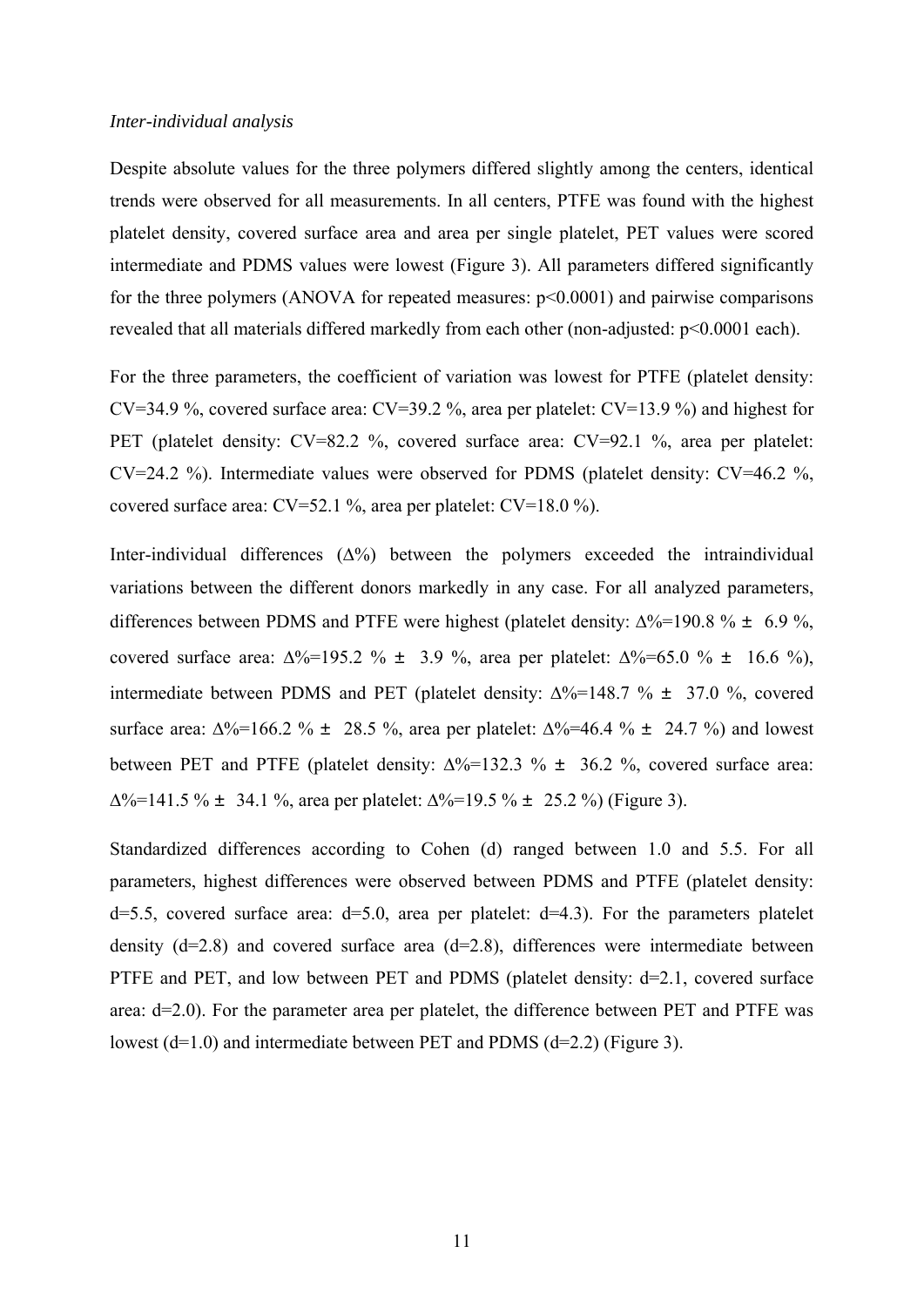

Figure 3. (A) Scatter plots of the parameters platelet density  $[1 \cdot mm^{-2}]$ , platelet covered area [%] and covered area per platelet  $[\mu m^2]$ . Data sets are plotted for each material (poly(dimethyl siloxane) (PDMS), poly(ethylene terephthalate) (PET), poly(tetrafluoro ethylene) (PTFE) and center (1-4) with n=10 donors (left: "Single centers"). On the right ("All centers"), a summary of the data from all centers (n=40 donors) is shown for each material (horizontal red lines=arithmetic mean, crossing black lines = standard deviation). (B) Summary of the interindividual analysis for the summarized center data (center 1-4). Coefficient of variation [%], percentage differences [%] and standardized difference (effect size, d) are given for the parameters mentioned above (Arithmetic mean±standard deviation).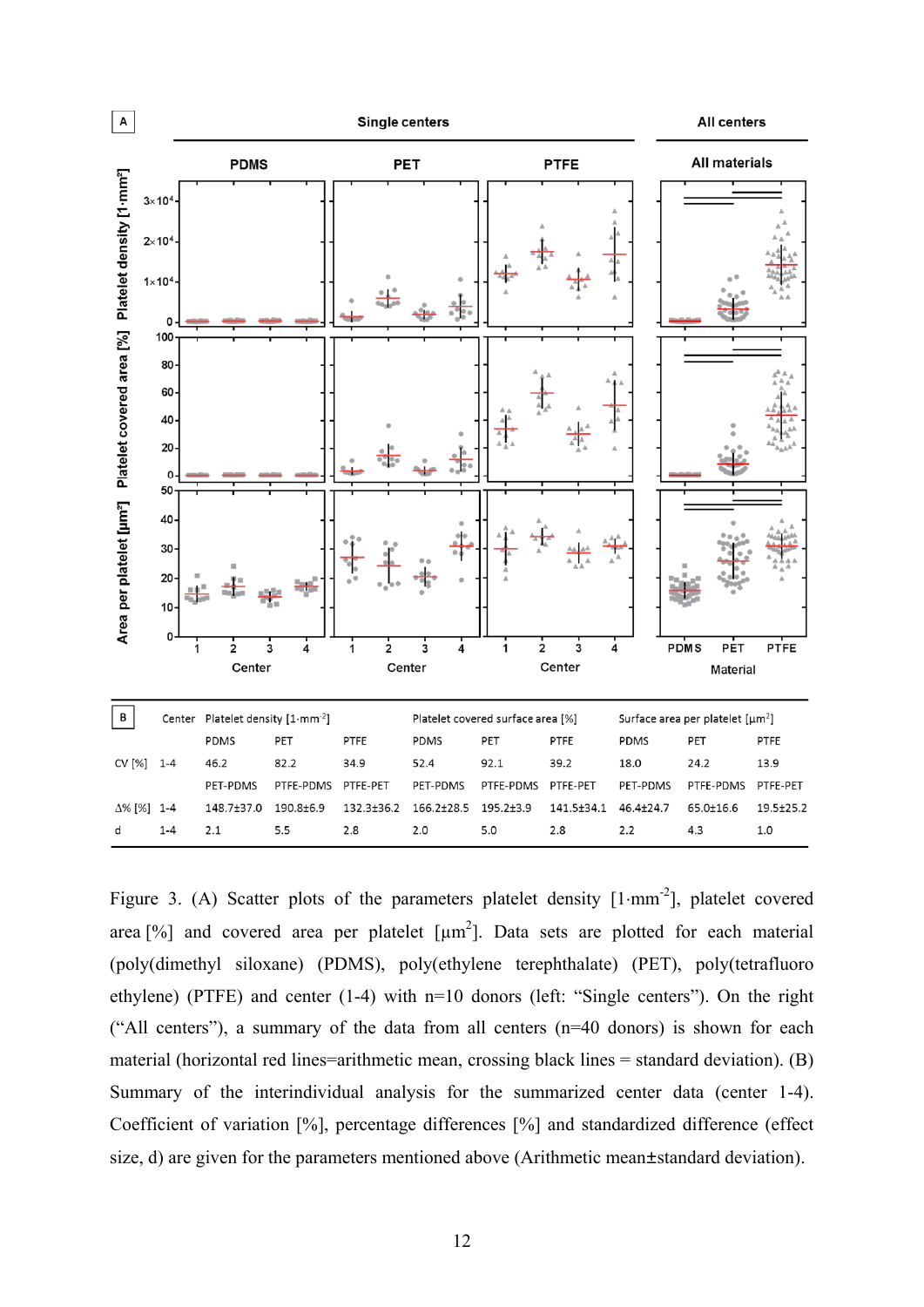## **Discussion**

*In vitro* hemocompatibility evaluation involves several parameters such as the cellular and humoral immune system as well as the blood coagulation cascade and platelets. Understanding the ability of synthetic blood contacting devices – particularly cardiovascular implant materials – to accumulate platelets is thought to be crucial, because early postoperative platelet adherence might be responsible for the formation of thrombi, which has an adverse impact on postoperative outcome [31]. Thus, platelet adhesion and activation are reported to be early indicators of the thrombogenicity of blood contacting implants [32–39]. To demonstrate that these parameters can be assessed *in vitro* reproducibly and reliably in different laboratories, polymers with varying degrees of thrombogenicity were tested in five independent test centers in Germany. The results of this study confirm that standardization of the applied static *in vitro* test resulted in a reproducible and laboratory-independent evaluation of the tested polymers. Despite single center data varied slightly in the absolute numbers for all analyzed parameters, scoring of the materials was identical for the parameters platelet density and platelet covered surface area (Figures 1 and 3). Considering the data of each center (n=10 donors each) and the summarized numbers, values were lowest for PDMS, highest for PTFE and intermediate for PET (see Figure 3). For the parameter covered surface area per platelet (spreading/activation of the single platelet), differences between PET and PTFE were contrarily scored (50% found a significant difference, 50% did not). However, both observations revealed a relatively strong activation of the adherent platelets on both polymers. An unweighted summarized scoring of all three parameters ( $\Sigma$  = parameter A + parameter  $B +$  parameter C) results in an equal ranking of the tested materials in all centers (PDMS<PET<PTFE). In concert with this, standardized differences (d) between all tested polymers exceeded by far 0.8, which is a decision limit for strong effects/differences [40,41].

Analysis of the reproducibility in series (intra-individual differences) revealed that the analytical process of the *in vitro* test system (all polymers and parameters) is in control, with 96.6% - 100% of the data within 2s limits and 60% - 70% of the data within 1s limits [42]. Intra-individual variations were markedly lower (up to 38.2%) than the inter-individual variations, which reached up to 92.1%. However, percentage differences  $(\Delta\%)$  and further the effect sizes (d) between the materials exceeded significantly these variations for any analyzed parameter (Figures 2 and 3). This demonstrates that the influence of the material substrate on the platelet adhesion and activation was considerably higher than the variability of the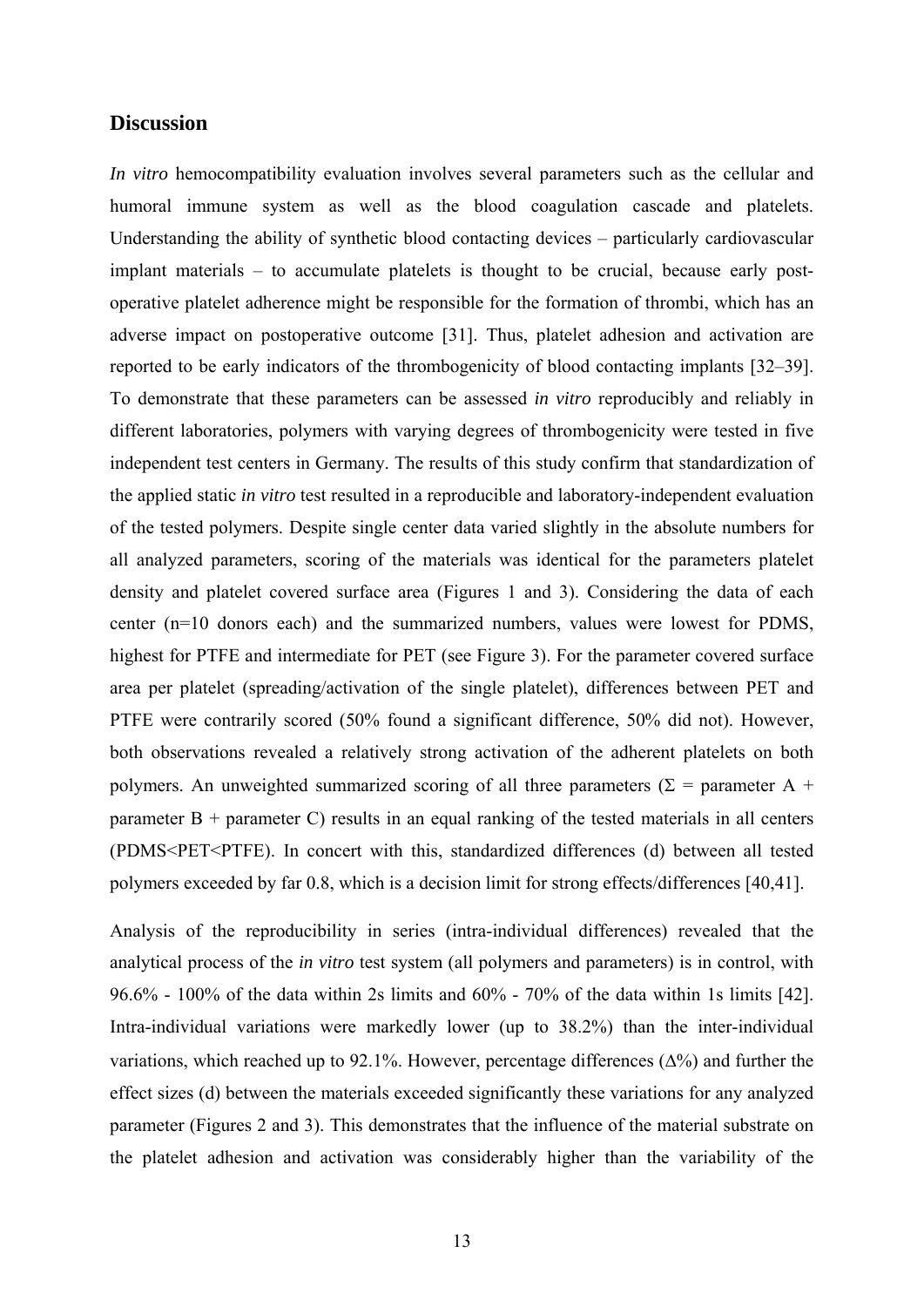measuring method so that adhesion and activation of platelets on the materials could be scored in a robust, reproducible, center-independent and precise way.

We could show that inter-laboratory and inter-study comparisons are possible in the evaluation of platelet adhesion and activation on polymers if critical steps of the *in vitro* assay are standardized. Among these, preparation and processing of the blood have been reported to influence functionality of the platelets (e.g. centrifugation protocols, duration of resting and testing times) [43,44]. The selection of sodium citrate allowed an adequate standardization of the blood anticoagulation at concentrations, which are commonly applied for the evaluation of platelet function in the clinical laboratory (0.105–0.109 mol $\cdot L^{-1}$  final concentration) [19.45– 47]. Differences between centers, particularly those in the absolute numbers of the tested parameters (e.g. platelet density), might presumably be attributed to those steps in the test protocol, which were not harmonized. Also, it cannot be excluded that the different distributions of age and sex in the four patient groups as well as the donor-specific initial activation of platelets (percentages of  $CD41<sup>+/42<sup>+</sup></sup>$  and  $CD62<sup>+</sup>$  positive cells) might have attributed to these results. However, it is noteworthy to say that particularly the type of antibody, the staining protocol, the type of cytometer and the gating strategy has been shown to influence the results of the flow cytometry analysis. Nevertheless these factors were clearly weaker than the influence of the materials on the adherence and activation of fresh human platelets.

The aim of this study was to emphasize that certain standardization of *in vitro* test protocols is necessary to enable inter-laboratory and inter-study comparisons of thrombogenicity test results. An *in vitro* assay for platelet adhesion and activation was chosen, which does not take into account the full spectrum of hemocompatibility tests demanded by the regulatory agencies, but enables the demonstration of crucial steps for a reproducible testing in different laboratories for that particular purpose. Main aspects were: utilizing fresh human blood, harmonizing blood sample management as well as quantitative analysis of the same test materials. Perspectively, harmonization of further test parameters and setups - including e.g. dynamic whole blood assays - should be addressed in a similar way in order to allow a side by side comparison of novel materials with materials of known - low and high – thrombogenicity (reference materials). Of course, these materials have to be selected in view of the kind of tested material family (e.g. polymer- or metal-based biomaterials) and the test parameters (e.g. hemolysis or platelet adhesion).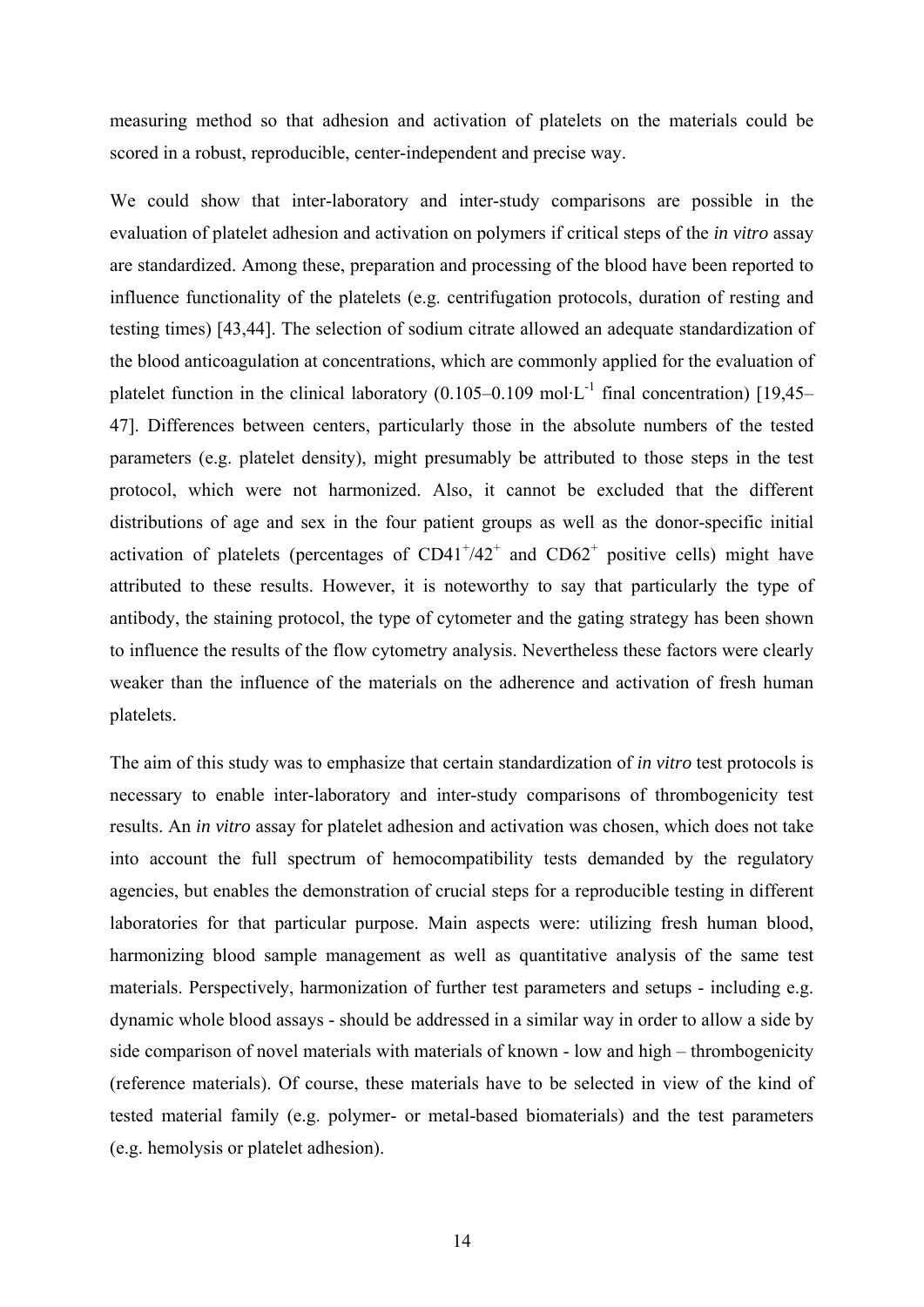## **Conclusion**

The results of this study reveal that stringent standardization of the described *in vitro* assay allowed a reproducible evaluation of the adhesion and activation of human platelets on polymer-based biomaterials. Harmonization of the study protocol resulted in an equivalent scoring of the tested materials, regardless of the laboratory in which the test was performed. We concluded that the reported multi-center approach represents an accurate way to assess inter-laboratory variabilities and can help defining appropriate standards for the thrombogenicity testing of biomaterials. To achieve this, future studies will comprise the evaluation of further test setups, such as dynamic tests with fresh human whole blood.

## **Acknowledgements**

The authors thank the Federal Ministry of Education and Research, Germany, for funding through the Programme Health Research (Grant No. 13GW0098) and the Helmholtz Association for programme-oriented funding.

#### **References**

- [1] K. Isaaz, A. Gerbay, J. Terreaux, H. Khamis, K. Tammam, L. Richard, A. Cerisier, M. Lamaud, A. Da Costa, Int. J. Cardiol. 224 (2016) 343–347.
- [2] M. Reinthaler, S. Braune, A. Lendlein, U. Landmesser, F. Jung, Biointerphases. 11 (2016) 29702.
- [3] C. Lutter, M. Nothhaft, A. Rzany, C.D. Garlichs, I. Cicha, Clin. Hemorheol. Microcirc. 59 (2015) 219–233.
- [4] D. Glineur, C.E. Kuschner, J.B. Grau, Curr. Opin. Cardiol. 31 (2016) 625–634.
- [5] F. Wang, Y. Zhang, X. Chen, B. Leng, X. Guo, T. Zhang, Colloids Surf. B Biointerfaces. 143 (2016) 390–398.
- [6] K. Stang, S. Krajewski, B. Neumann, J. Kurz, M. Post, S. Stoppelkamp, S. Fennrich, M. Avci-Adali, D. Armbruster, C. Schlensak, I.A. Burgener, H.P. Wendel, T. Walker, Mater. Sci. Eng. C. Mater. Biol. Appl. 42 (2014) 422–428.
- [7] G. Tepe, J. Schmehl, H.P. Wendel, S. Schaffner, S. Heller, M. Gianotti, C.D. Claussen, S.H. Duda, Biomaterials. 27 (2006) 643–650.
- [8] European Standard, (2016) 70.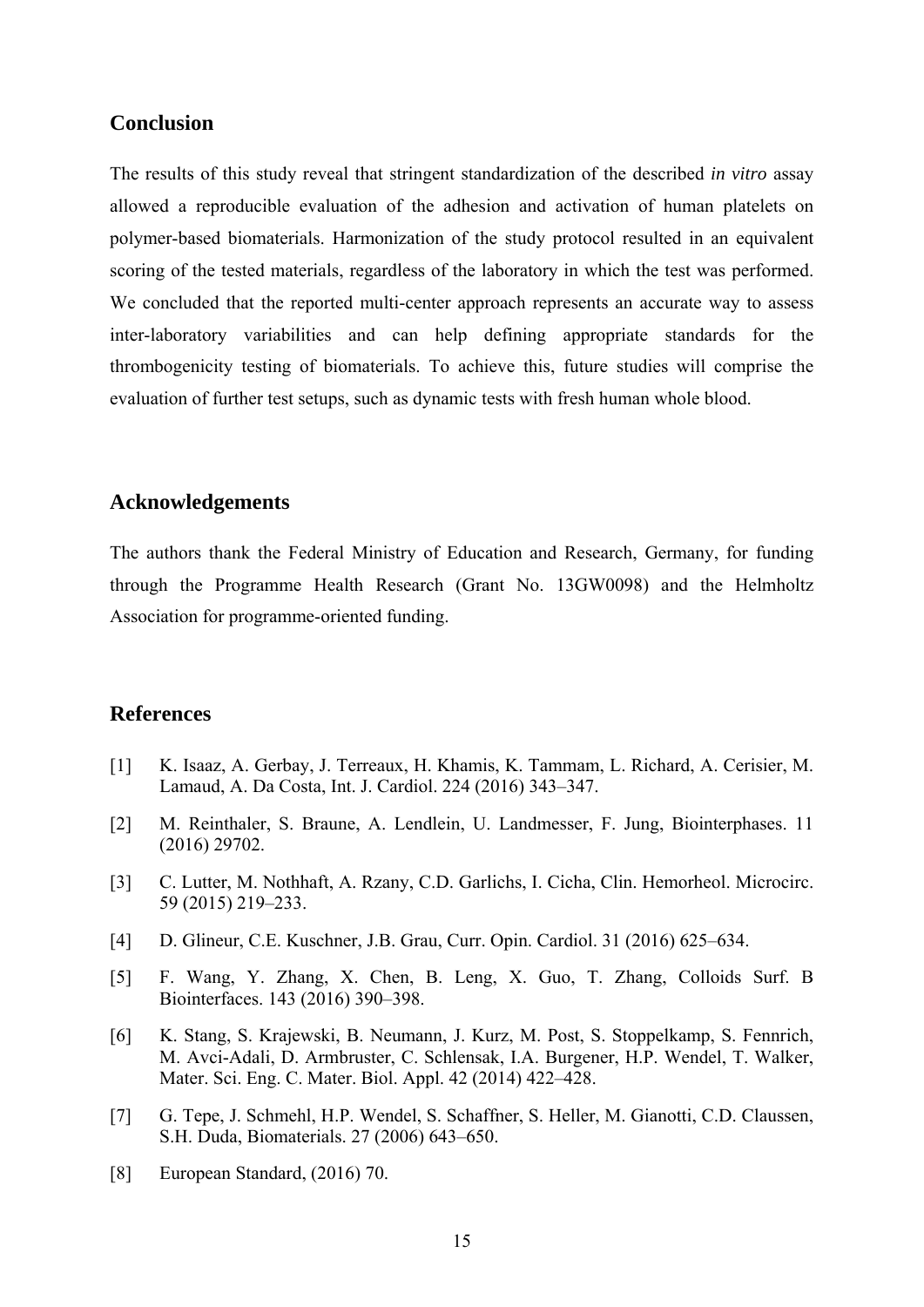- [9] A. de Mel, B.G. Cousins, A.M. Seifalian, Int. J. Biomater. 2012 (2012) 1–8.
- [10] I. Reviakine, F. Jung, S. Braune, J.L. Brash, R. Latour, M. Gorbet, W. van Oeveren, Blood Rev. 31 (2017) 11–21.
- [11] B.D. Ratner, Biomaterials. 28 (2007) 5144–5147.
- [12] X. Jin, J. Yuan, J. Shen, Colloids Surf. B Biointerfaces. 145 (2016) 275–284.
- [13] R. Safiullin, W. Christenson, H. Owaynat, I.S. Yermolenko, M.K. Kadirov, R. Ros, T.P. Ugarova, Biomaterials. 67 (2015) 151–159.
- [14] X. Liu, L. Yuan, D. Li, Z. Tang, Y. Wang, G. Chen, H. Chen, J.L. Brash, J. Mater. Chem. B. 2 (2014) 5718–5738.
- [15] C. Werner, M.F. Maitz, C. Sperling, J. Mater. Chem. 17 (2007) 3376–3384.
- [16] K. Gester, S. Birtel, J. Clauser, U. Steinseifer, S.J. Sonntag, Artif. Organs. 40 (2016) 201–207.
- [17] S. Braune, M. Grunze, A. Straub, F. Jung, Biointerphases. 8 (2013) 33.
- [18] M. Cattaneo, C. Cerletti, P. Harrison, C.P.M. Hayward, D. Kenny, D. Nugent, P. Nurden, A.K. Rao, A.H. Schmaier, S.P. Watson, F. Lussana, M.T. Pugliano, A.D. Michelson, J. Thromb. Haemost. 11 (2013) 1183–1189.
- [19] P. Harrison, I. Mackie, A. Mumford, C. Briggs, R. Liesner, M. Winter, S. Machin, Br. J. Haematol. 155 (2011) 30–44.
- [20] G. Lippi, G.L. Salvagno, M. Montagnana, G. Lima-Oliveira, G.C. Guidi, E.J. Favaloro, Semin. Thromb. Hemost. 38 (2012) 565–575.
- [21] G.C. Urbaniak, S. Plous, (2013). http://www.randomizer.org/.
- [22] A.T. Neffe, M. von Ruesten-Lange, S. Braune, K. Lützow, T. Roch, K. Richau, A. Krüger, T. Becherer, A.F. Thünemann, F. Jung, R. Haag, A. Lendlein, J. Mater. Chem. B. 2 (2014) 3626.
- [23] W. Wang, K. Kratz, M. Behl, W. Yan, Y. Liu, X. Xu, S. Baudis, Z. Li, A. Kurtz, A. Lendlein, N. Ma, Clin. Hemorheol. Microcirc. 61 (2015) 301–321.
- [24] C. Schulz, J. Hecht, A. Krüger-Genge, K. Kratz, F. Jung, A. Lendlein, Macromol. Biosci. 16 (2016) 1776–1791.
- [25] B. Berg, H. Solberg, J. Nilsson, N. Tryding, Practical experience in the selection and preparation of reference individuals: Empirical testing of the provisional Scandinavian recommendations, in: H. Solberg, R. Grasbeck, T. Alstrom (Eds.), Reference Values in Laboratory Medicine, John Wiley & Sons, Chichester (UK), 1981: pp. 55–64.
- [26] S. Braune, M. Walter, F. Schulze, A. Lendlein, F. Jung, Clin. Hemorheol. Microcirc. 58 (2014) 159–170.
- [27] R.I. Freshney, Basic Principles of Cell Culture, in: Culture of Cells for Tissue Engineering, John Wiley & Sons, Inc., Hoboken, NJ, USA, 2006: pp. 1–22.
- [28] R.D. Frank, H. Dresbach, H. Thelen, H.G. Sieberth, J. Biomed. Mater. Res. 52 (2000)